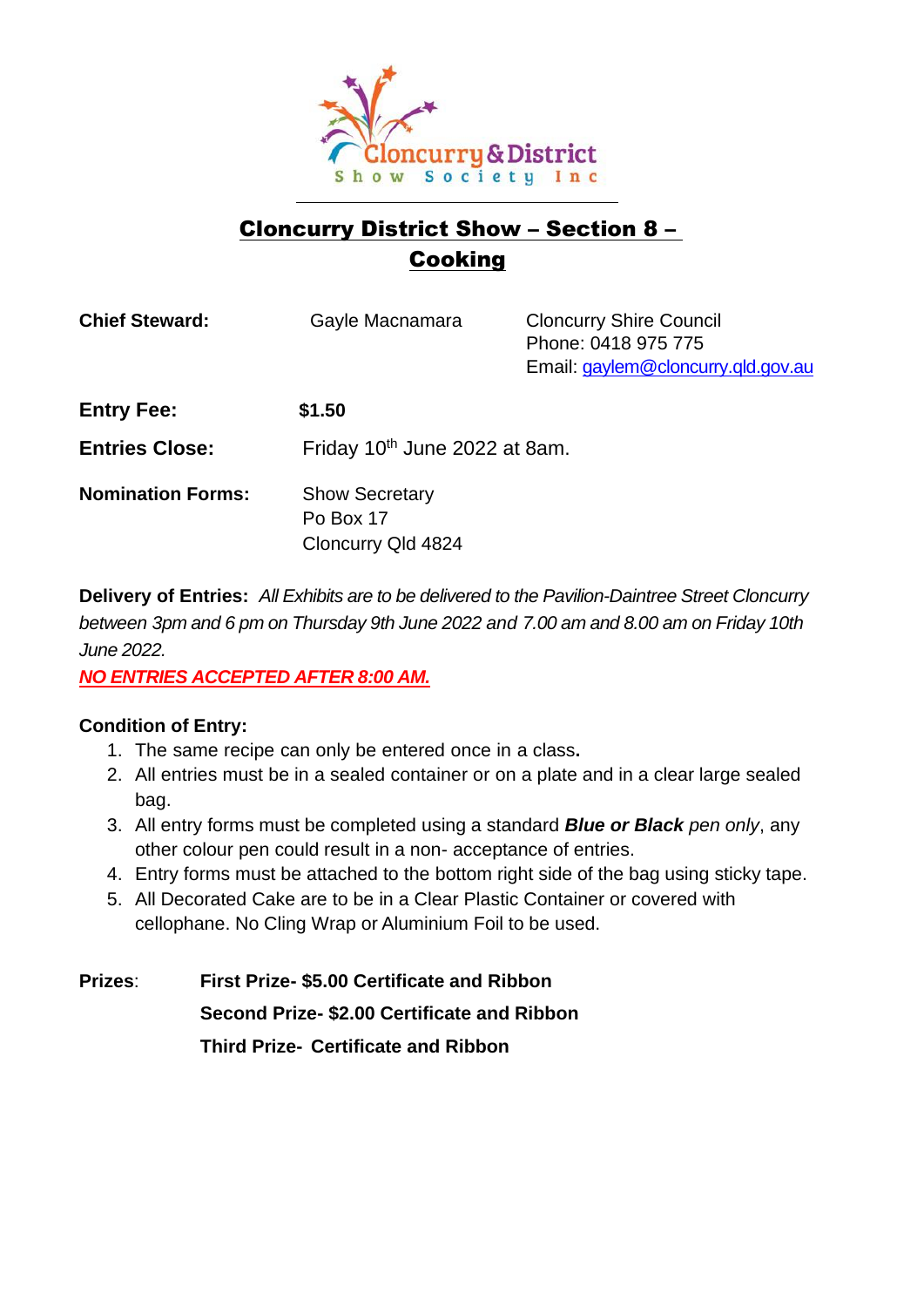# CLASS

#### *BREAD*

- 1. Loaf bread (white, wholemeal or multigrain)
- 2. Bush Damper (any flavour)
- 3. Fruit Loaf

## *CHOCOLATES & CONFECTIONERY*

- 4. Fudge (Chocolate or Caramel) (4)
- 5. Rocky Road with or without nuts (4)
- 6. Marshmallows (4)
- 7. Coconut Ice (4)

### *BAKING*

- 8. Plain Scones (3)
- 9. Pumpkin Scones (3)
- 10. Sweet Muffin (3)
- 11. Savoury Muffin (3)
- 12. Plain Chocolate Cake– Un Iced NOT A PACKET MIX
- 13. Banana Cake Iced NOT A PACKET MIX
- 14. Carrot Cake– Iced NOT A PACKET MIX
- 15. Orange Cake– Iced NOT A PACKET MIX
- 16. Cup Cake Iced Chefs own Choice (4)
- 17. Favourite Biscuit Chefs own choice (6)
- 18. Favourite Slice Chefs own choice (6)
- 19. Anzac Biscuit  $-$  (6)
- 20. Lamingtons (2)
- 21. Decorated Cake Party Theme
- 22. Boiled Fruit Cake Slice no nuts on top of the cake

#### *THERMOMIX SECTION*

\*\* A Thermomix must be used to blend and or cook in this section.

- 23. Cake Iced
- 24. Biscuits Chefs own choice (6)
- 25. Slice Chefs own choice (6)
- 26. Sweets Rum Balls (4)
- 27. Sweets Fudge (4)
- 28. Sauce Sweet
- 29. Sauce Savoury
- 30. Any Fruit Jam
- 31. Any Chutney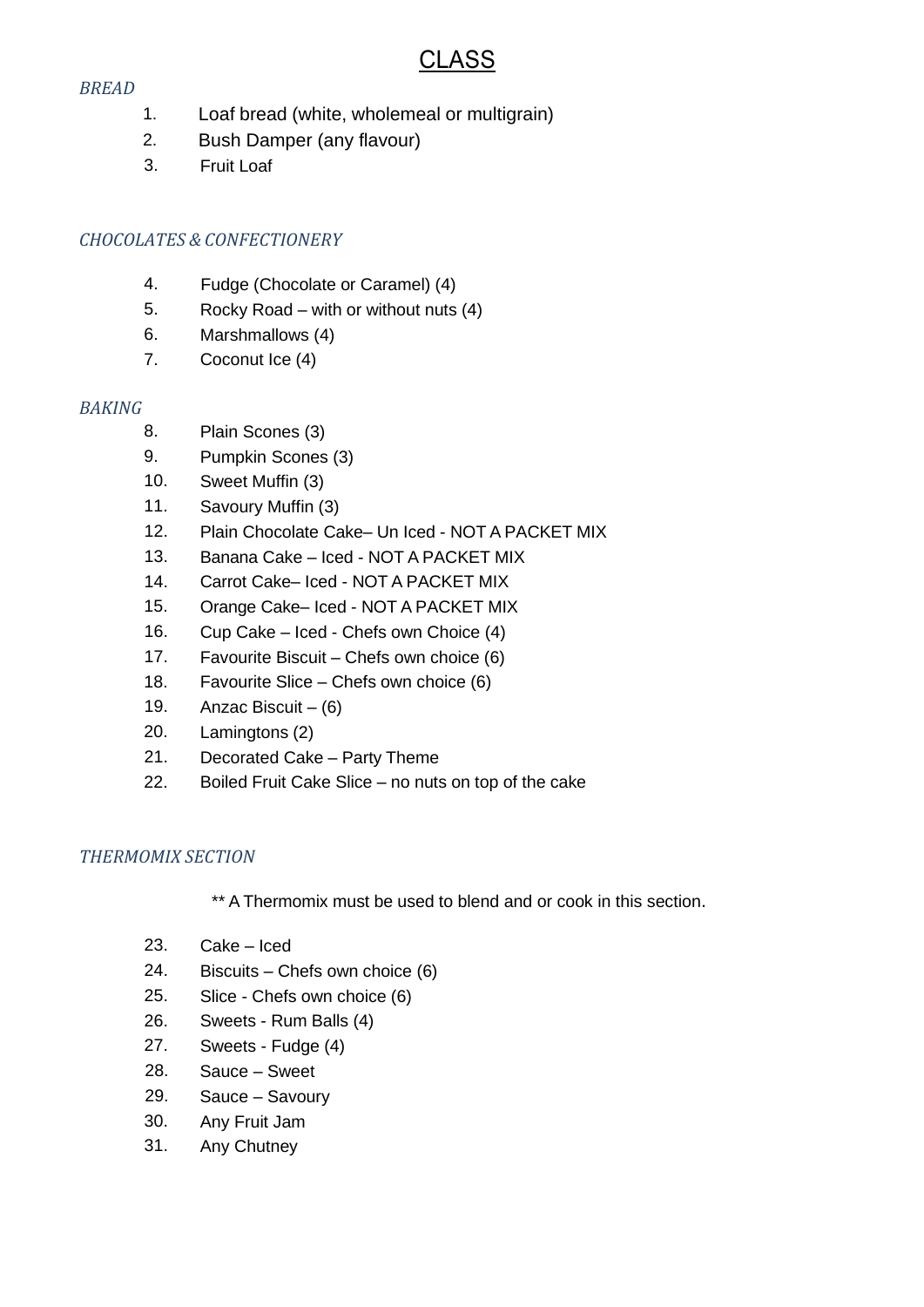### *MEN'S BAKING*

- 32. Any Cake (full cake to be entered) Chef's own choice NOT A PACKET MIX
- 33. Any Biscuit Chef's own choice-(4)
- 34. Any Slice Chef's own choice  $(4)$

### *GLUTEN FREE*

- 35. Cake (full cake to be entered) Chef's own choice can be iced
- 36. Biscuit Chefs own choice (4)
- 37. Slice Chefs own choice can be iced (4)

### *PRESERVES*

- 38. Any Relish
- 39. Any Fruit Jam
- 40. Lemon Butter
- 41. Citrus Marmalade
- 42. Fruit Chutney
- 43. Mustard Pickles
- 44. Chilli Relish
- 45. Any Sauce Sweet or Savoury
- 46. Pickled Onions

#### *EDIBLE NOVELTY NECKLACE – FOOD COLOURING CAN BE USED*

- 47. AGE 2 4 Edible Novelty Necklace made from food items only, such as sweets, pasta, lifesavers, fruit loops etc. – must be threaded on string or ribbon.
- 48. AGE 5 7 Edible Novelty Necklace made from food items only, such as sweets, pasta, lifesavers, fruit loops etc. – must be threaded on string or ribbon.
- 49. AGE 8 -10 Edible Novelty Necklace made from food items only, such as sweets, pasta, lifesavers, fruit loops etc. – must be threaded on string or ribbon.

## *UNDER 10'S FOR BOYS ONLY*

50. Little Chef's Own Choice – Cake, Slice (6) or Biscuit (6)

### *UNDER 5'S*

- 51. Chocolate Crackles (4)
- 52. Decorated Biscuit Commercial Biscuits can be used Arrowroot, Nice etc. Judged on decoration only (4)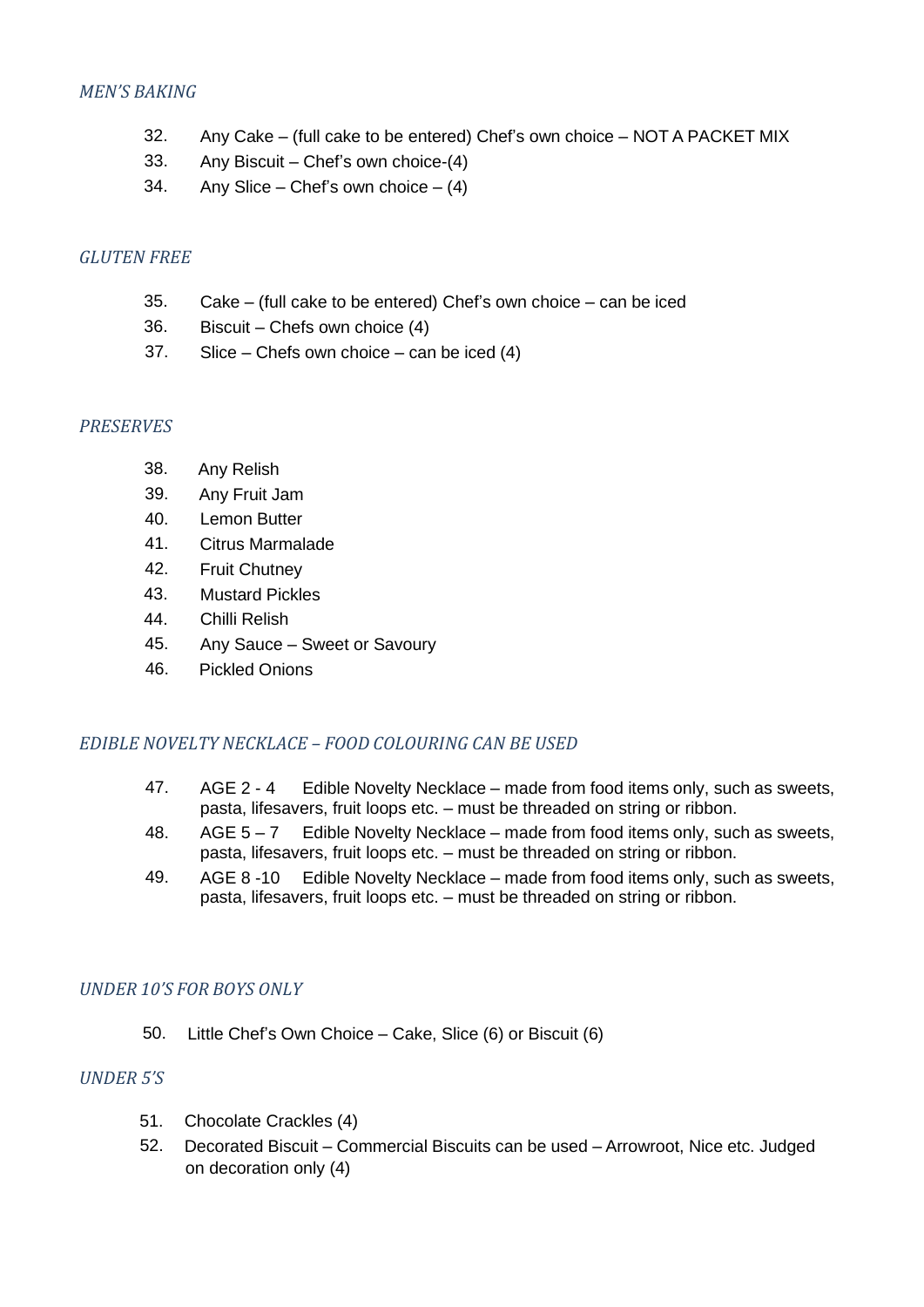### *UNDER 7'S*

- 53. Pikelets (6)
- 54. Cake Iced Chef's own choice Can be a Packet Cake Mix.
- 55. Decorated Cup Cakes (4) Judged on Decoration only Any Embellishment can be used.

#### *UNDER 12'S*

- 56. Packet Chocolate Iced Cake (full cake to be entered)
- 57. Favourite Slice Chefs own choice (6)
- 58. Favourite Biscuit Chefs own choice (6)
- 59. Decorated Novelty Cake Any shape pan and Embellishment can be used.

### *UNDER 17'S*

- 60. Cake Chefs own choice Un-Iced NOT A PACKET MIX (full cake to be entered)
- 61. Brownie  $(6)$
- 62. Jams Drops any Jam (6)
- 63. Decorated Cake Suitable for a Celebration Any Embellishment can be used.

## *Queensland Ag Show - DARK RICH FRUIT CAKE COMPETITION*

#### **CONDITION OF ENTRY**

The winner of this section qualifies to represent the Show Society at the Sub-Chamber Final Judging. The winner of the Sub-Chamber qualifies for the State Final Judging.

Cake must include approx. 2.25 kg of fruit consisting of:Currents (whole) Sultanas and raisins (cut) Mixed peel, cherries and nuts (optional) Prunes and Figs are NOT permitted Cake to be baked in a 25.5 cm (10inch) square tin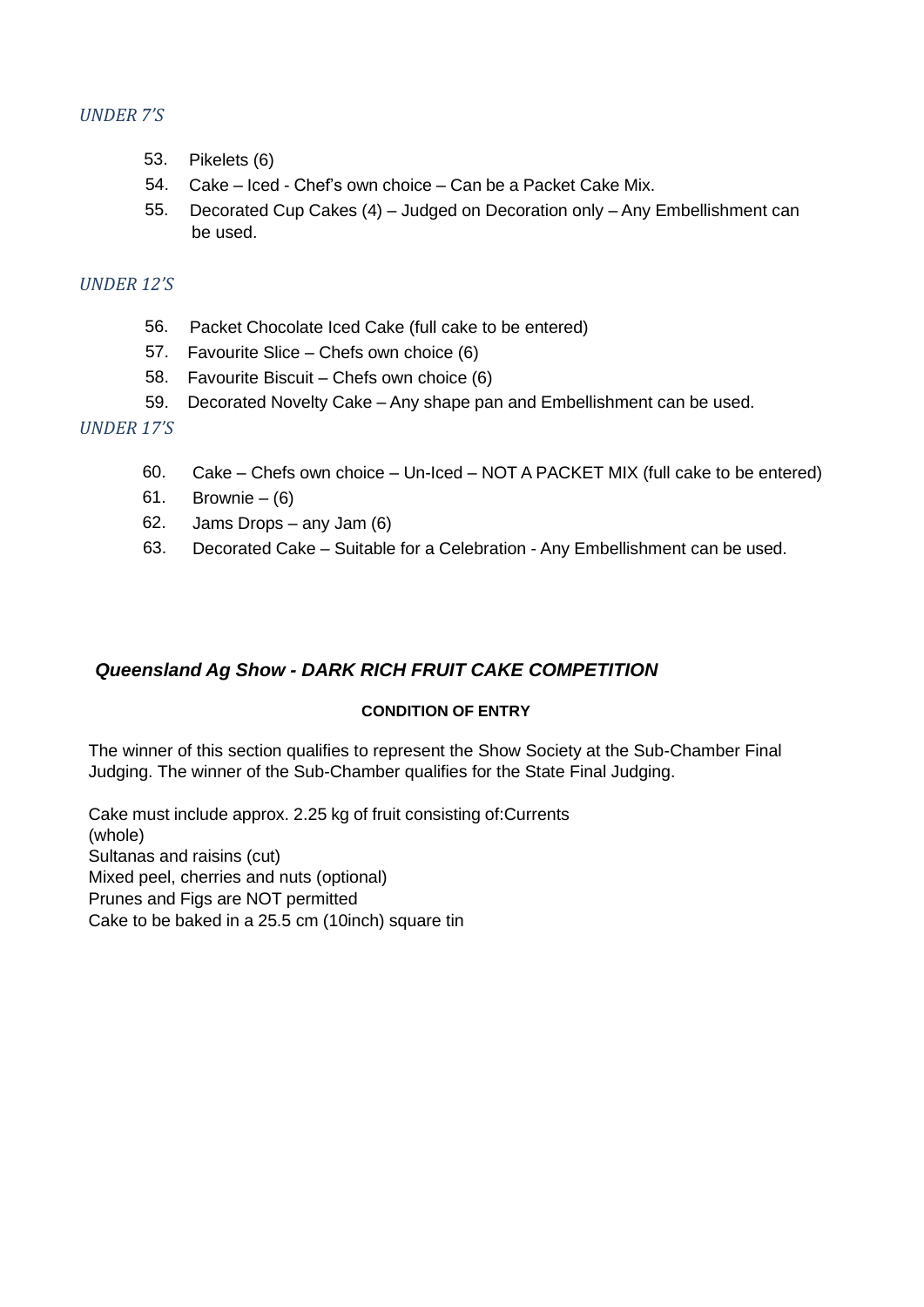# GRAND CHAMPION OF THE SHOW - OPEN

\$250.00 Wish Gift Card and Rosette

# Sponsored by: Foodworks Cloncurry

Judged on classes 1-20, 23-46

Will be determined by the highest aggregate of points, which will be as follows:  $1<sup>st</sup> - 5$  points,  $2<sup>nd</sup> - 3$  points,  $3<sup>rd</sup> - 2$  points, Highly Commended - 1 point

———————————————————

WIPAKI FAMILY PERPETUAL TROPHY Trophy for the best entry in Classes 21, 55, 59, and 63 for Decorated Cakes

# Sponsored by: Wipaki Family

CHAMPION OF THE SHOW - BOILED FRUIT CAKE Class 22

# Sponsored by: QCWA Cloncurry

MOST SUCCESSFUL EXHIBITOR - SWEETS & CHOCOLATES Class 4 - 7

Sponsored by: Bohemian Dreams Ramsay Street Cloncurry

MOST SUCCESSFUL EXHIBITOR - USING A THERMOMIX Class 23 - 31

Sponsored by: Brodie Hardware Cnr. Scarr & Sheaffe Street **Cloncurry** 

> MOST SUCCESSFUL MALE ADULT EXHIBITOR Class 32 - 34

# Sponsored by: Keyes Contracting Cloncurry

MOST SUCCESSFUL EXHIBITOR - GLUTEN FREE Class 35 - 37

Sponsored by: Fillies and Frills Cloncurry